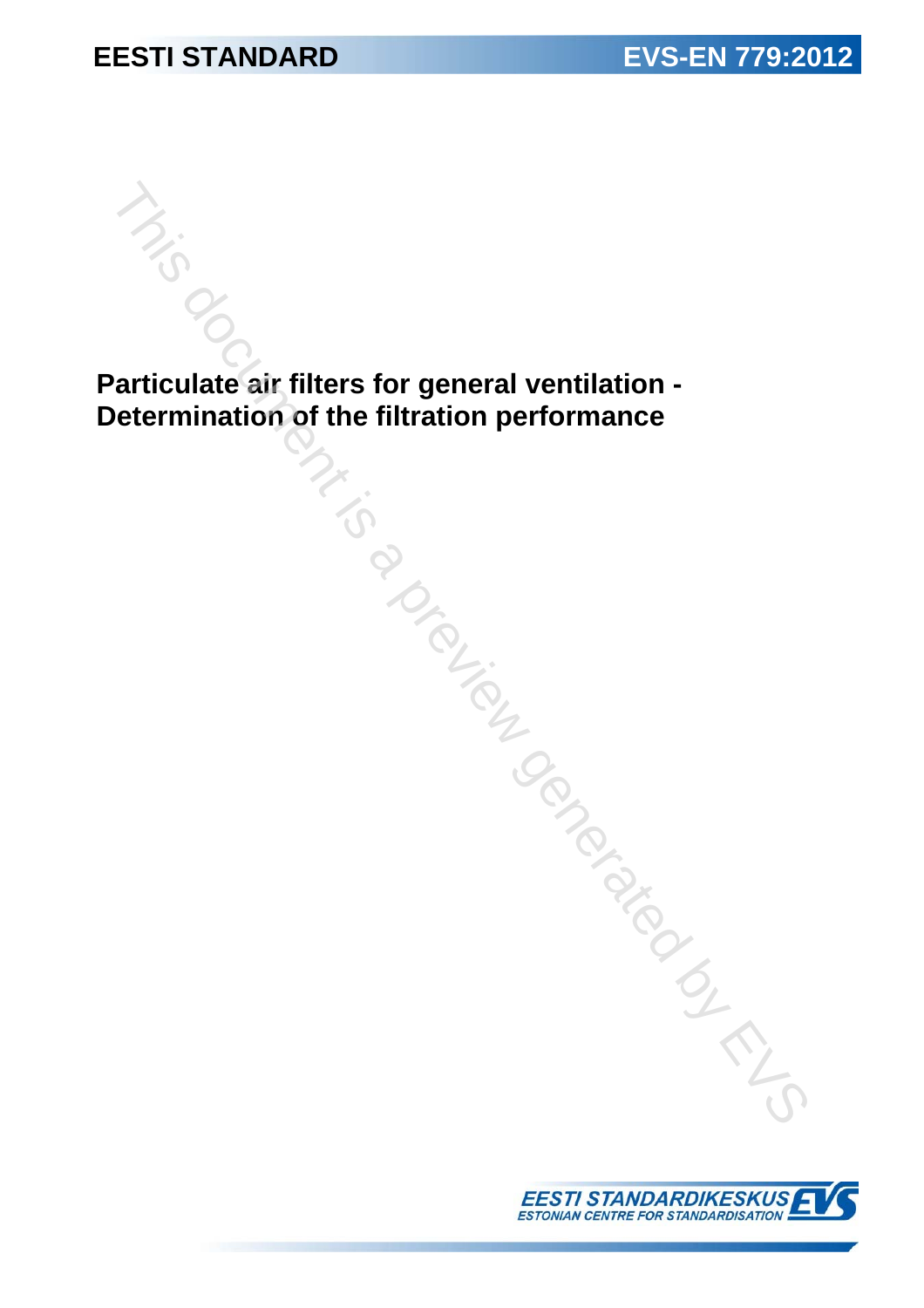### **EESTI STANDARDI EESSÕNA NATIONAL FOREWORD**

| This Estonian standard EVS-EN 779:2012 consists of<br>the English text of the European standard EN<br>779:2012.                                                                                                                                                                              |  |  |  |  |
|----------------------------------------------------------------------------------------------------------------------------------------------------------------------------------------------------------------------------------------------------------------------------------------------|--|--|--|--|
| teate This standard has been endorsed with a notification<br>published in the official bulletin of the Estonian Centre<br>for Standardisation.                                                                                                                                               |  |  |  |  |
| standardimisorganisatsioonid on teinud Date of Availability of the European standard is<br>liikmetele   11.04.2012.                                                                                                                                                                          |  |  |  |  |
| The standard is available from the Estonian Centre for<br>Standardisation.                                                                                                                                                                                                                   |  |  |  |  |
| BISLANDS                                                                                                                                                                                                                                                                                     |  |  |  |  |
| Tagasisidet standardi sisu kohta on võimalik edastada, kasutades EVS-i veebilehel asuvat tagasiside vormi või<br>saates e-kirja meiliaadressile <u>standardiosakond@evs.ee</u> .                                                                                                             |  |  |  |  |
|                                                                                                                                                                                                                                                                                              |  |  |  |  |
| Võtmesõnad: air cleaners, air-conditioning, classification, definitions, efficiency, filter class, general section,<br>marking, mechanical engineering, particle filters, particles, separation efficiency, specification (approval),<br>specifications, testing, testing dust, ventilation, |  |  |  |  |
|                                                                                                                                                                                                                                                                                              |  |  |  |  |
| Standardite reprodutseerimise ja levitamise õigus kuulub Eesti Standardikeskusele<br>Andmete paljundamine, taastekitamine, kopeerimine, salvestamine elektroonsesse süsteemi või edastamine ükskõik millises vormis või                                                                      |  |  |  |  |
| Cui Teil on küsimusi standardite autorikaitse kohta, võtke palun ühendust Eesti Standardikeskusega:<br>\ru 10, 10317 Tallinn, Eesti; <u>www.evs.ee;</u> telefon 605 5050; e-post <u>info@evs.ee</u>                                                                                          |  |  |  |  |
| The right to reproduce and distribute standards belongs to the Estonian Centre for Standardisation                                                                                                                                                                                           |  |  |  |  |

ICS 91.140.30

#### **Standardite reprodutseerimise ja levitamise õigus kuulub Eesti Standardikeskusele**

**The right to reproduce and distribute standards belongs to the Estonian Centre for Standardisation** 

No part of this publication may be reproduced or utilized in any form or by any means, electronic or mechanical, including photocopying, without a written permission from the Estonian Centre for Standardisation.

If you have any questions about copyright, please contact Estonian Centre for Standardisation: Aru 10, 10317 Tallinn, Estonia; www.evs.ee; phone 605 5050; e-mail info@evs.ee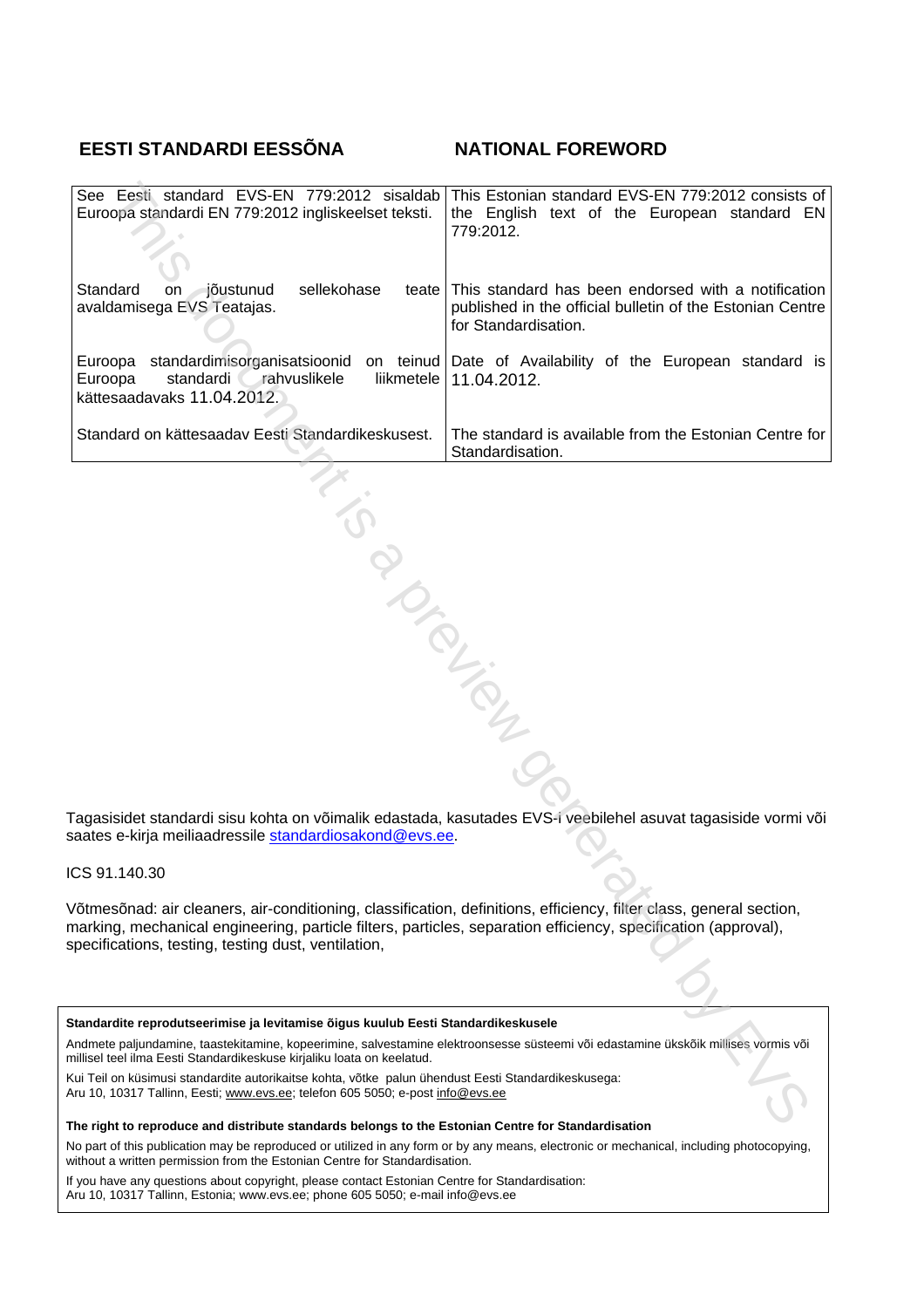## EUROPEAN STANDARD NORME EUROPÉENNE EUROPÄISCHE NORM

 **EN 779** 

April 2012

ICS 91.140.30 Supersedes EN 779:2002

English Version

#### Particulate air filters for general ventilation - Determination of the filtration performance

Filtres à air de ventilation générale pour l'élimination des particules - Détermination des performances de filtration  Partikel-Luftfilter für die allgemeine Raumlufttechnik - Bestimmung der Filterleistung

This European Standard was approved by CEN on 14 April 2011.

CEN members are bound to comply with the CEN/CENELEC Internal Regulations which stipulate the conditions for giving this European Standard the status of a national standard without any alteration. Up-to-date lists and bibliographical references concerning such national standards may be obtained on application to the CEN-CENELEC Management Centre or to any CEN member.

This European Standard exists in three official versions (English, French, German). A version in any other language made by translation under the responsibility of a CEN member into its own language and notified to the CEN-CENELEC Management Centre has the same status as the official versions.

CEN members are the national standards bodies of Austria, Belgium, Bulgaria, Croatia, Cyprus, Czech Republic, Denmark, Estonia, Finland, France, Germany, Greece, Hungary, Iceland, Ireland, Italy, Latvia, Lithuania, Luxembourg, Malta, Netherlands, Norway, Poland, Portugal, Romania, Slovakia, Slovenia, Spain, Sweden, Switzerland, Turkey and United Kingdom.



EUROPEAN COMMITTEE FOR STANDARDIZATION COMITÉ EUROPÉEN DE NORMALISATION EUROPÄISCHES KOMITEE FÜR NORMUNG

**Management Centre: Avenue Marnix 17, B-1000 Brussels** 

© 2012 CEN All rights of exploitation in any form and by any means reserved worldwide for CEN national Members.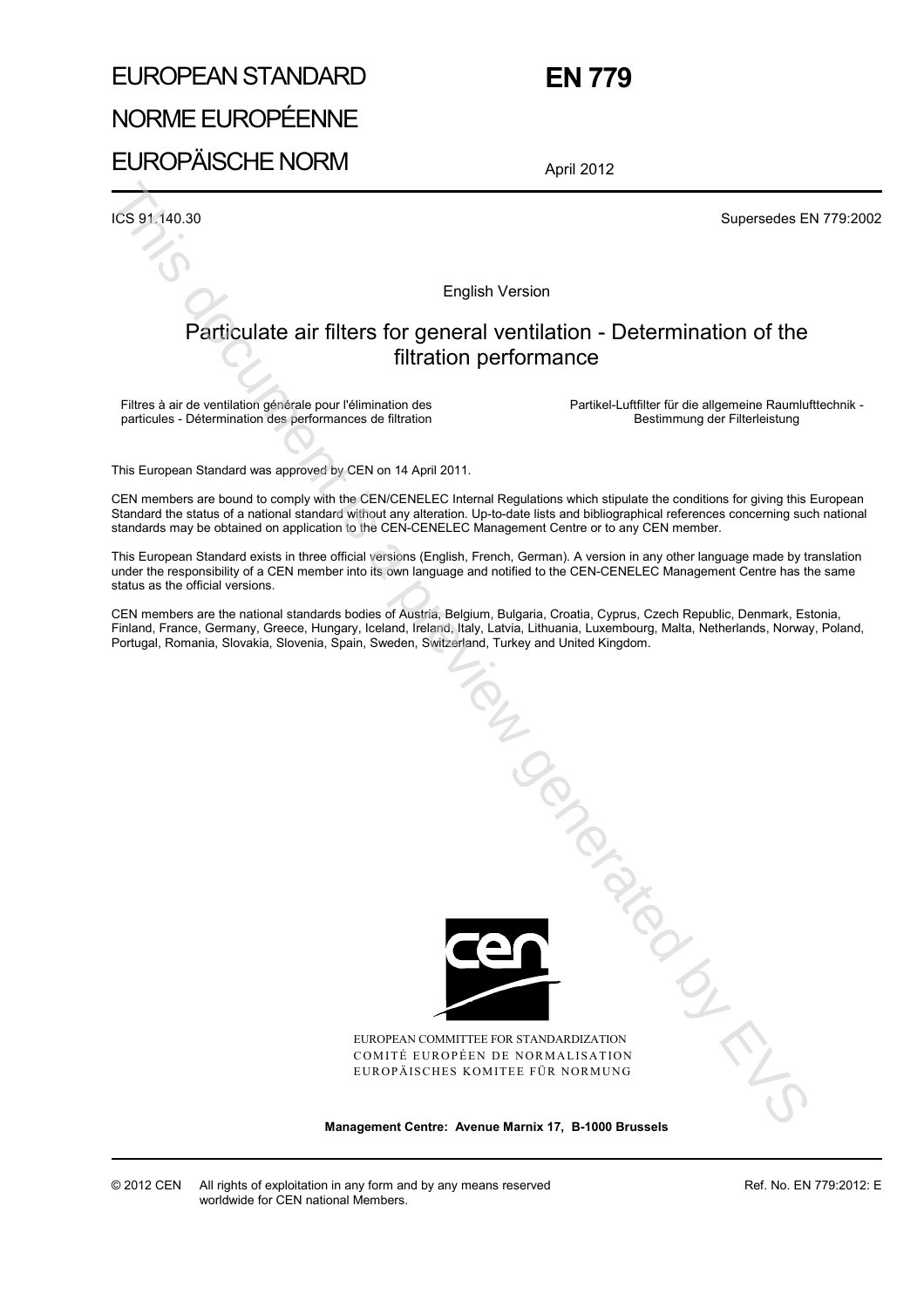# **Contents**

| 1            |                           |  |
|--------------|---------------------------|--|
| $\mathbf{2}$ |                           |  |
| 3            |                           |  |
| 4            |                           |  |
| 5            |                           |  |
|              |                           |  |
| 6            |                           |  |
| 7<br>7.1     |                           |  |
| 7.2          |                           |  |
| 7.3          |                           |  |
| 7.4          |                           |  |
| 7.5          |                           |  |
| 7.6          |                           |  |
| 7.7          |                           |  |
| 7.8          |                           |  |
| 8            |                           |  |
| 8.1          |                           |  |
| 8.2          |                           |  |
| 8.3          |                           |  |
| 8.4          |                           |  |
| 8.5          |                           |  |
| 8.6          |                           |  |
| 8.7          |                           |  |
| 8.8<br>8.9   |                           |  |
| 8.10         |                           |  |
| 8.11         |                           |  |
| 8.12         |                           |  |
| 8.13         |                           |  |
|              |                           |  |
| 9<br>9.1     |                           |  |
| 92           | $\sim$ 28<br>Test aerosol |  |
| 9.3          |                           |  |
| 9.4          |                           |  |
|              |                           |  |
| 10           |                           |  |
| 10.1         |                           |  |
| 10.2<br>10.3 |                           |  |
| 10.3.1       |                           |  |
| 10.3.2       |                           |  |
| 10.4         |                           |  |
| 10.4.1       |                           |  |
|              |                           |  |
| 10.4.3       |                           |  |
| 10.4.4       |                           |  |
| 10.4.5       |                           |  |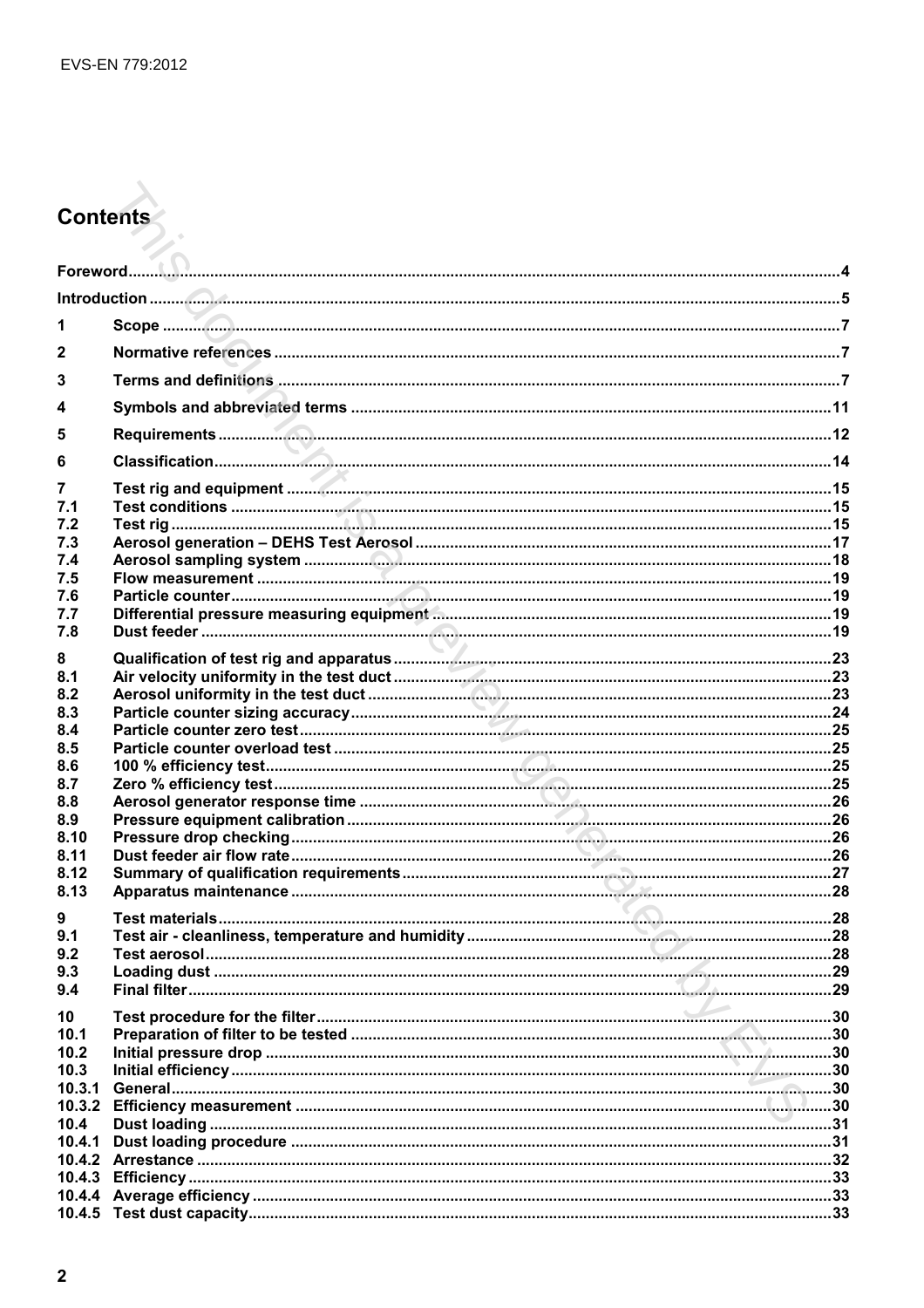| 11           |                                                                                                                                                                                                                                      |  |
|--------------|--------------------------------------------------------------------------------------------------------------------------------------------------------------------------------------------------------------------------------------|--|
| 11.1         |                                                                                                                                                                                                                                      |  |
| 11.2         |                                                                                                                                                                                                                                      |  |
| 11.3         |                                                                                                                                                                                                                                      |  |
| 11.4         |                                                                                                                                                                                                                                      |  |
| 11.4.1       |                                                                                                                                                                                                                                      |  |
| 11.4.2       |                                                                                                                                                                                                                                      |  |
| 11.4.3       |                                                                                                                                                                                                                                      |  |
| 11.5         |                                                                                                                                                                                                                                      |  |
|              |                                                                                                                                                                                                                                      |  |
| 12           |                                                                                                                                                                                                                                      |  |
| 13           | Reporting <b>Commission and Contract Contract Contract Contract Contract Contract Contract Contract Contract Contract Contract Contract Contract Contract Contract Contract Contract Contract Contract Contract Contract Contrac</b> |  |
| 13.1         |                                                                                                                                                                                                                                      |  |
| 13.2         |                                                                                                                                                                                                                                      |  |
| 13.3         |                                                                                                                                                                                                                                      |  |
|              |                                                                                                                                                                                                                                      |  |
| 13.4         |                                                                                                                                                                                                                                      |  |
| 13.5         |                                                                                                                                                                                                                                      |  |
| 13.6         |                                                                                                                                                                                                                                      |  |
| 13.7         |                                                                                                                                                                                                                                      |  |
|              |                                                                                                                                                                                                                                      |  |
| A.1          |                                                                                                                                                                                                                                      |  |
| A.2          |                                                                                                                                                                                                                                      |  |
| A.2.1        |                                                                                                                                                                                                                                      |  |
| A.2.2        |                                                                                                                                                                                                                                      |  |
|              |                                                                                                                                                                                                                                      |  |
| A.2.3        |                                                                                                                                                                                                                                      |  |
| A.3          |                                                                                                                                                                                                                                      |  |
| A.4          |                                                                                                                                                                                                                                      |  |
|              |                                                                                                                                                                                                                                      |  |
| B.1          |                                                                                                                                                                                                                                      |  |
| B.2          |                                                                                                                                                                                                                                      |  |
| B.3          |                                                                                                                                                                                                                                      |  |
| B.3.1        |                                                                                                                                                                                                                                      |  |
| B.3.2        |                                                                                                                                                                                                                                      |  |
| <b>B.3.3</b> |                                                                                                                                                                                                                                      |  |
| <b>B.3.4</b> |                                                                                                                                                                                                                                      |  |
| <b>B.3.5</b> |                                                                                                                                                                                                                                      |  |
|              |                                                                                                                                                                                                                                      |  |
| B.4          |                                                                                                                                                                                                                                      |  |
| B.4.1        |                                                                                                                                                                                                                                      |  |
| <b>B.4.2</b> |                                                                                                                                                                                                                                      |  |
| <b>B.4.3</b> |                                                                                                                                                                                                                                      |  |
|              |                                                                                                                                                                                                                                      |  |
|              |                                                                                                                                                                                                                                      |  |
|              |                                                                                                                                                                                                                                      |  |
| D.1          |                                                                                                                                                                                                                                      |  |
| D.2          |                                                                                                                                                                                                                                      |  |
| D.3          |                                                                                                                                                                                                                                      |  |
|              |                                                                                                                                                                                                                                      |  |
|              |                                                                                                                                                                                                                                      |  |
|              |                                                                                                                                                                                                                                      |  |
|              | R                                                                                                                                                                                                                                    |  |
|              |                                                                                                                                                                                                                                      |  |
|              |                                                                                                                                                                                                                                      |  |
|              |                                                                                                                                                                                                                                      |  |
|              |                                                                                                                                                                                                                                      |  |
|              |                                                                                                                                                                                                                                      |  |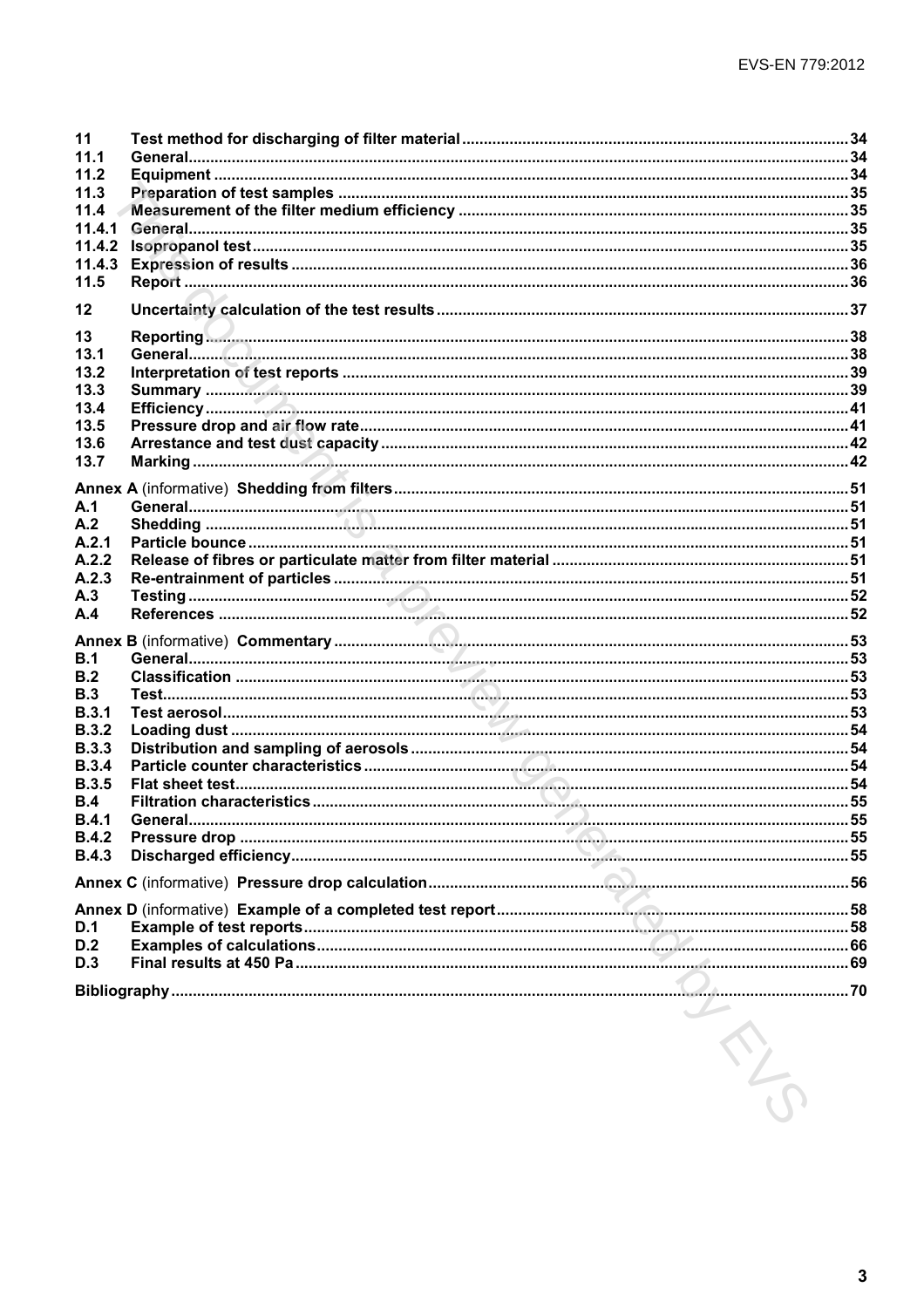## **Foreword**

This document (EN 779:2012) has been prepared by Technical Committee CEN/TC 195 "Air filters for general air cleaning", the secretariat of which is held by UNI.

This European Standard shall be given the status of a national standard, either by publication of an identical text or by endorsement, at the latest by October 2012, and conflicting national standards shall be withdrawn at the latest by October 2012.

Attention is drawn to the possibility that some of the elements of this document may be the subject of patent rights. CEN [and/or CENELEC] shall not be held responsible for identifying any or all such patent rights.

This document supersedes EN 779:2002.

EN 779:2012 is based on the test method according to EN 779:2002. It contains extensive test rig qualification procedures together with procedures which give some information regarding the real life behaviour of particulate air filters (see "Introduction").

Annexes A to D are informative.

According to the CEN/CENELEC Internal Regulations, the national standards organizations of the following countries are bound to implement this European Standard: Austria, Belgium, Bulgaria, Croatia, Cyprus, Czech Republic, Denmark, Estonia, Finland, France, Germany, Greece, Hungary, Iceland, Ireland, Italy, Latvia, Lithuania, Luxembourg, Malta, Netherlands, Norway, Poland, Portugal, Romania, Slovakia, Slovenia, Spain, Sweden, Switzerland, Turkey and the United Kingdom.

TRIK DOCKS INTERNATION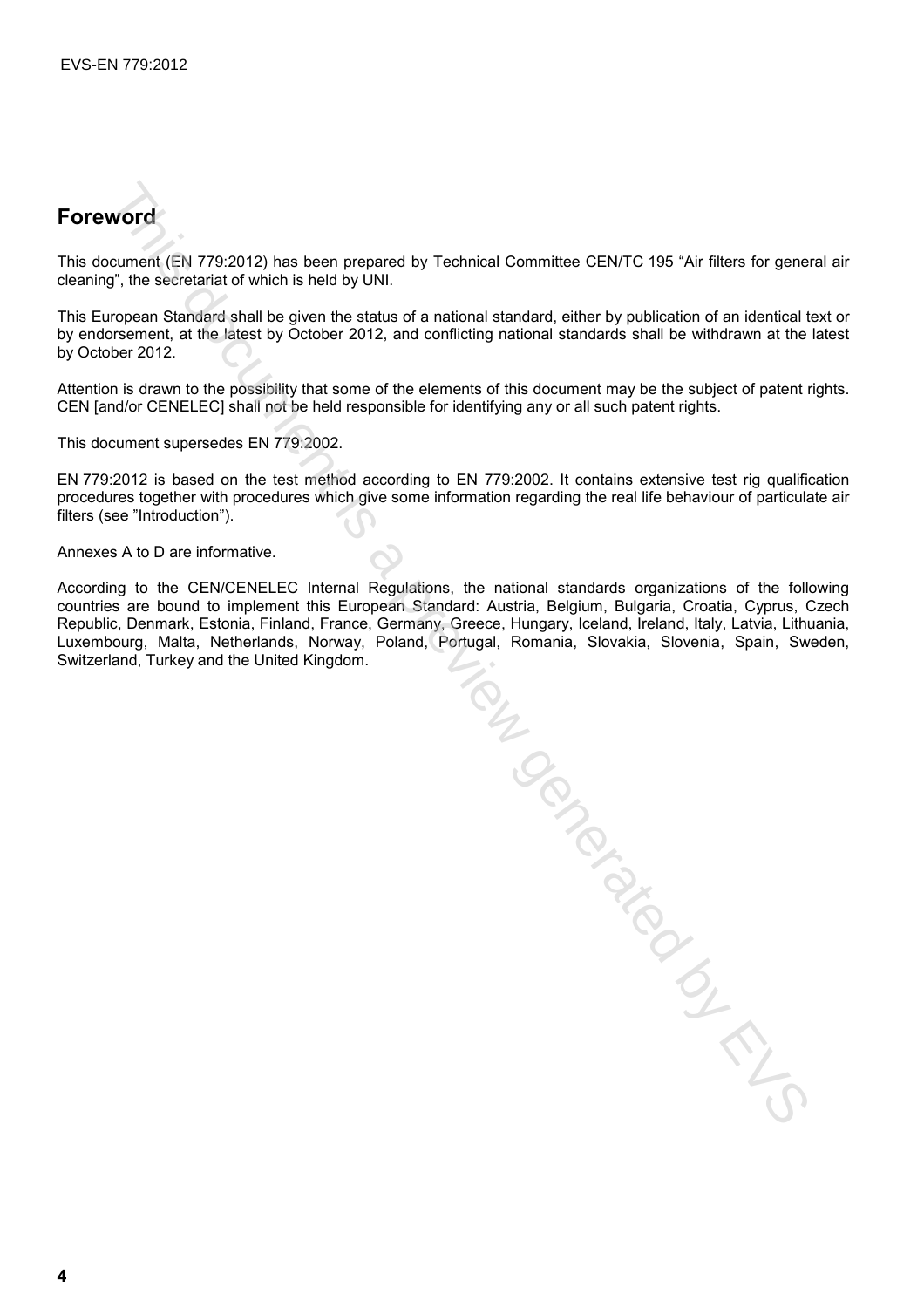## **Introduction**

#### **General**

The procedures described in this standard have been developed from those given in EN 779:2002. The basic design of test rig given in EN 779:2002 is retained. A challenge aerosol of DEHS (or equivalent) is dispersed evenly across the duct upstream of the filter being tested. Representative upstream and downstream air samples are analysed by an optical particle counter (OPC) to provide filter particle size efficiency data.

#### **Classification**

The EN 779:2002 classification system (comprising groups F and G filters) has been changed to three groups (F-, M- and G-filters).

Filters found to have an average efficiency value of less then 40 % of 0,4 µm particles will be allocated to group G and the efficiency reported as "< 40 %". The classification of G filters (G1 - G4) is based on their average arrestance with the loading dust.

Filters found to have an average efficiency value from 40 % to less than 80 % of 0,4 µm particles will be allocated to group M (M5, M6) and the classification is based on their average efficiency (0,4 µm). The filter classes F5 and F6 have changed to M5 and M6, but with same requirements, as in the old classification system.

Filters found to have an average efficiency of 80 % or more of 0.4 um particles will be allocated to group F (F7-F9) and the classification is based on their average efficiency (0.4 µm) as in the old system and the minimum efficiency during the test.

#### **Test aerosol**

A challenge aerosol of DEHS (or equivalent) was chosen for the efficiency test for the following reasons:

- Experience has already been gained by users of EN 779:2002 and Eurovent 4/9 test method so that much suitable equipment already exists.
- Liquid aerosols is easy to generate in the concentrations, size range and degree of consistency required.
- Undiluted DEHS is used to give a non charged aerosol.
- Spherical latex particles are used to calibrate particle counters. The determination of the particle size of spherical liquid particles using optical particle counters is more accurate than would be the case with solid particles of non-spherical salt and test dusts.

#### **Filtration characteristics**

Initiatives to address the potential problems of particle re-entrainment and shedding from filters have been included in Annex A.

In an ideal filtration process, each particle would be permanently arrested at the first contact with a filter fibre, but incoming particles may impact on a captured particle and dislodge it into the air stream. Fibres or particles from the filter itself could also be released, due to mechanical forces. From the user's point of view it might be important to know this, but such behaviour would probably not be detected by a particle counter system according to this standard. orduction<br>
and<br>
and the stational relationship was been developed from those given in EN 779 2002. The<br>
more desting with relative to the streament A, challenge aerosol of DEHS (or equivalent is discrease<br>
site ouclid usi

Certain types of filter media rely on electrostatic effects to achieve high efficiencies at low resistance to air flow. Exposure to some types of challenge, such as combustion particles in normal atmospheric air or oil mist, may neutralise such charges with the result that filter performance suffers. It is important that the users are aware of the potential for performance degradation when loss of charge occurs. It is also important that means be available for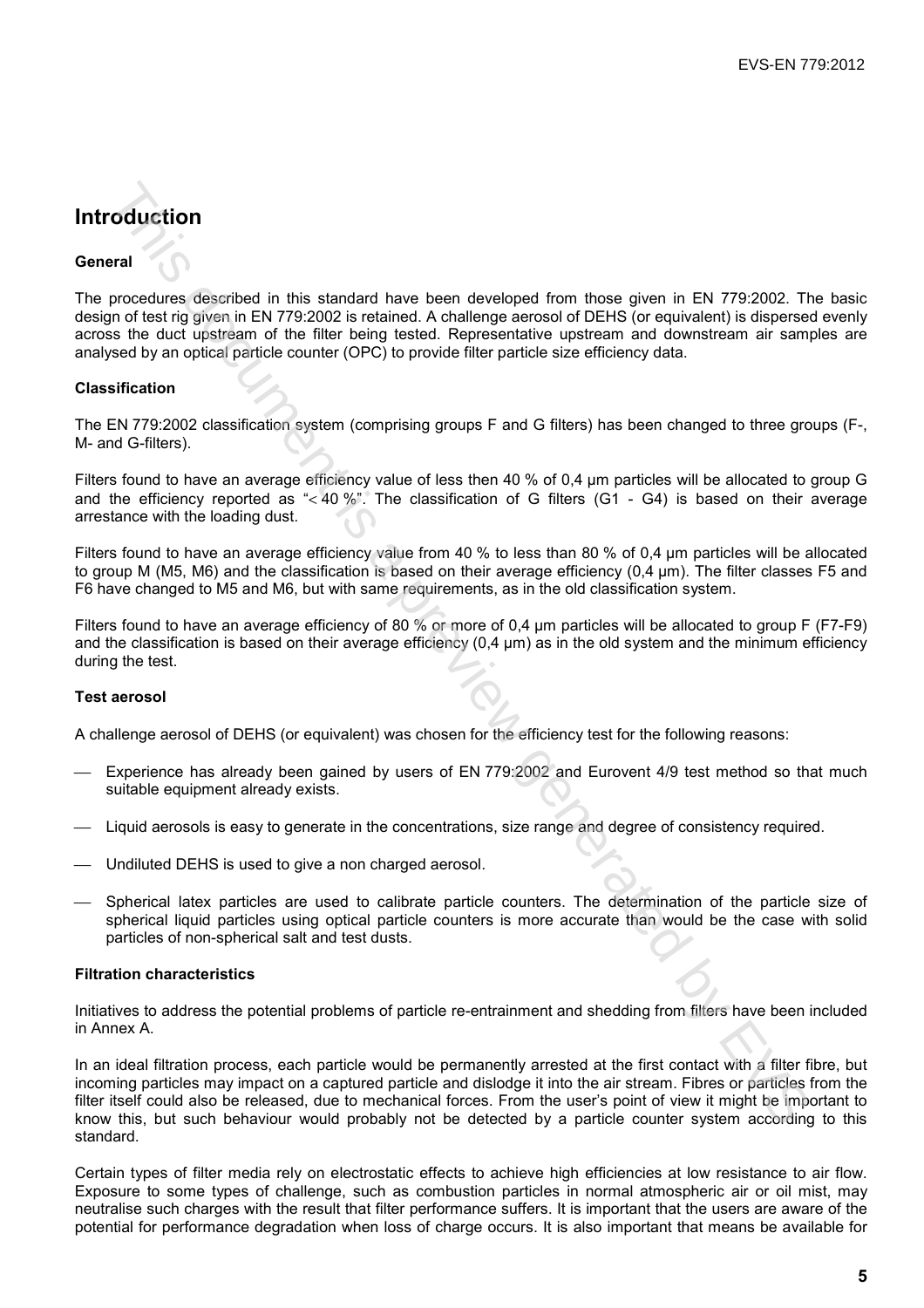identifying cases where the potential exists. The discharge test procedure described provides techniques for identifying this type of behaviour. This procedure is used to determine whether the filter efficiency is dependent on the electrostatic removal mechanism and to provide quantitative information about the importance of the Mis document is a preview generation for